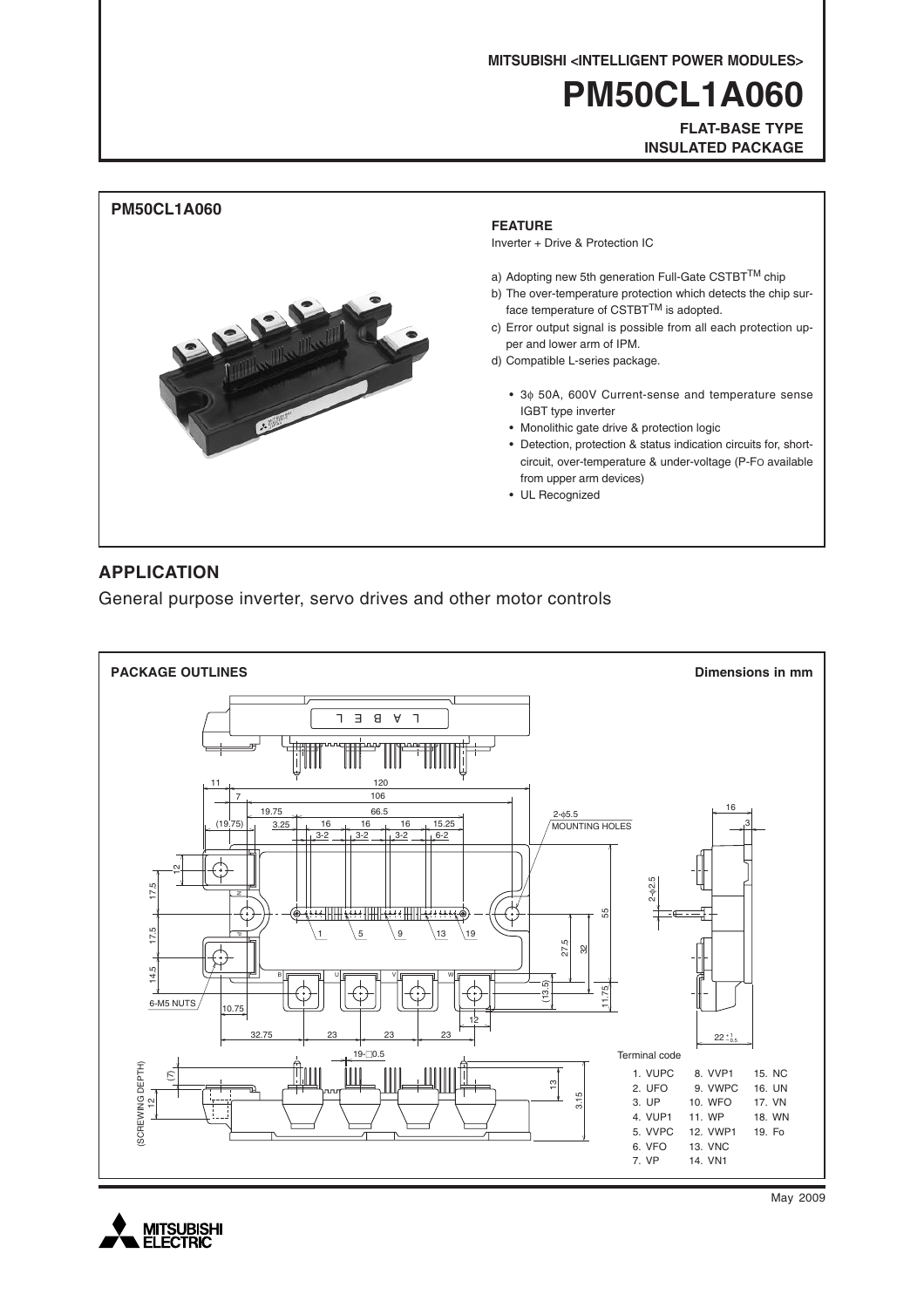**FLAT-BASE TYPE INSULATED PACKAGE**



#### **MAXIMUM RATINGS** (T<sub>j</sub> =  $25^{\circ}$ C, unless otherwise noted) **INVERTER PART**

| Symbol      | Parameter                    | Condition                      | Ratings         | Unit |
|-------------|------------------------------|--------------------------------|-----------------|------|
| <b>VCES</b> | Collector-Emitter Voltage    | $VD = 15V$ . $VCIN = 15V$      | 600             |      |
| $\pm$ IC    | <b>Collector Current</b>     | (Note-1)<br>$TC = 25^{\circ}C$ | 50              | A    |
| ±ICP        | Collector Current (Peak)     | $TC = 25^{\circ}C$             | 100             | A    |
| <b>Pc</b>   | <b>Collector Dissipation</b> | $TC = 25^{\circ}C$<br>(Note-1) | 284             | W    |
|             | Junction Temperature         |                                | $-20 \sim +150$ | °C   |

\*: Tc measurement point is just under the chip.

#### **CONTROL PART**

| Symbol      | Parameter                          | Condition                                                      | Ratings | Unit          |
|-------------|------------------------------------|----------------------------------------------------------------|---------|---------------|
| <b>VD</b>   | Supply Voltage                     | Applied between: VUP1-VUPC, VVP1-VVPC<br>VWP1-VWPC, VN1-VNC    | 20      | $\mathcal{U}$ |
| <b>VCIN</b> | Input Voltage                      | Applied between: UP-VUPC, VP-VVPC, WP-VWPC<br>UN . VN . WN-VNC | 20      | $\mathsf{V}$  |
| <b>VFO</b>  | <b>Fault Output Supply Voltage</b> | Applied between: UFO-VUPC, VFO-VVPC, WFO-VWPC<br>FO-VNC        | 20      |               |
| <b>IFO</b>  | <b>Fault Output Current</b>        | Sink current at UFO, VFO, WFO, FO terminals                    | 20      | mA            |

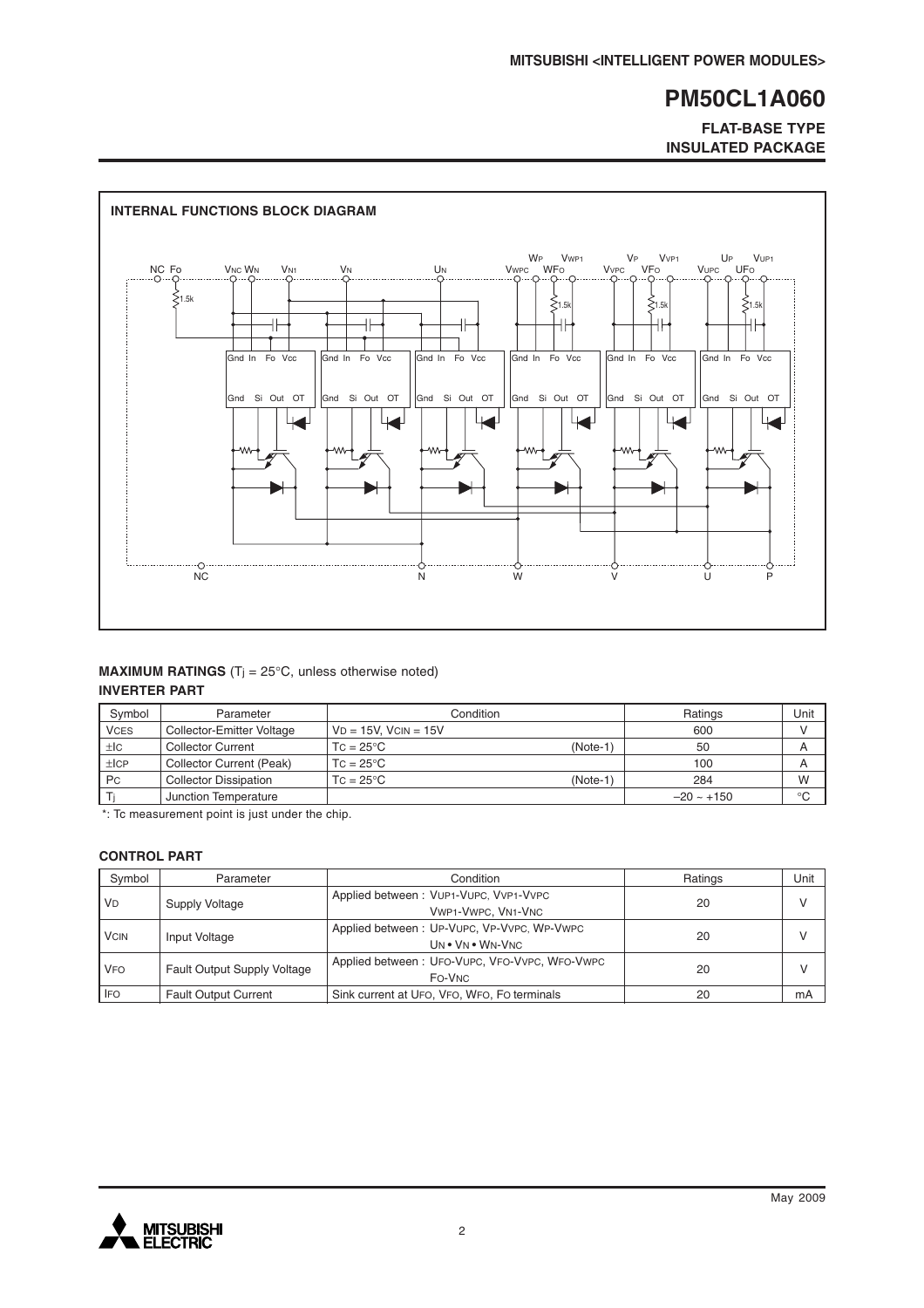#### **FLAT-BASE TYPE INSULATED PACKAGE**

#### **TOTAL SYSTEM**

| Symbol     | Parameter                         | Condition                                                        | Ratings         | Unit |
|------------|-----------------------------------|------------------------------------------------------------------|-----------------|------|
| VCC(PROT)  | Supply Voltage Protected by<br>SC | $VD = 13.5 - 16.5V$<br>Inverter Part, $Ti = +125^{\circ}C$ Start | 400             |      |
| VCC(surge) | Supply Voltage (Surge)            | Applied between: P-N, Surge value                                | 500             |      |
| Tstg       | Storage Temperature               |                                                                  | $-40 \sim +125$ | °C   |
| Viso       | <b>Isolation Voltage</b>          | 60Hz, Sinusoidal, Charged part to Base, AC 1 min.                | 2500            | Vrms |

#### **THERMAL RESISTANCES**

|                     |                                   | Condition                                        |  |      |      |       |               |
|---------------------|-----------------------------------|--------------------------------------------------|--|------|------|-------|---------------|
| Symbol<br>Parameter |                                   |                                                  |  | Min. | Typ. | Max.  | Unit          |
| $Rth(i-c)Q$         | Junction to case Thermal          | Inverter IGBT part (per 1 element)<br>$(Note-1)$ |  |      |      | 0.44  |               |
| $Rth(i-c)F$         | Resistances                       | Inverter FWDi part (per 1 element)<br>(Note-1)   |  |      |      | 0.75  | $\degree$ C/W |
| $Rth(c-f)$          | <b>Contact Thermal Resistance</b> | Case to fin, (per 1 module)                      |  |      |      | 0.038 |               |
|                     |                                   | Thermal grease applied<br>$(Note-1)$             |  |      |      |       |               |

\* If you use this value, Rth(f-a) should be measured just under the chips.

| (Note-1) To (under the chip) measurement point is below. |     |             |             |             |             |             |             |             |        | (unit : mm) |             |             |             |
|----------------------------------------------------------|-----|-------------|-------------|-------------|-------------|-------------|-------------|-------------|--------|-------------|-------------|-------------|-------------|
|                                                          | arm |             | UP.         |             | VP          |             | <b>WP</b>   |             | UN     | VN          |             | <b>WN</b>   |             |
| axis                                                     |     | <b>IGBT</b> | <b>FWDi</b> | <b>IGBT</b> | <b>FWDi</b> | <b>IGBT</b> | <b>FWDi</b> | <b>IGBT</b> | FWDi   | <b>IGBT</b> | <b>FWDi</b> | <b>IGBT</b> | <b>FWDi</b> |
|                                                          |     | 28.7        | 28.7        | 65.4        | 65.4        | 85.0        | 85.0        | 37.2        | 37.2   | 55.8        | 55.8        | 75.4        | 75.4        |
|                                                          |     | $-6.3$      | 0.2         | $-6.3$      | 0.2         | $-6.3$      | 0.2         | 5.4         | $-0.9$ | 5.4         | $-0.9$      | 5.4         | $-0.9$      |



#### **ELECTRICAL CHARACTERISTICS** (Tj = 25°C, unless otherwise noted) **INVERTER PART**

|              |                              | Condition                                                           |          |                      |     | Unit |      |    |
|--------------|------------------------------|---------------------------------------------------------------------|----------|----------------------|-----|------|------|----|
| Symbol       | Parameter                    |                                                                     |          |                      |     | Typ. | Max. |    |
|              | Collector-Emitter Saturation | $VD = 15V$ , $IC = 50A$                                             |          | $Ti = 25^{\circ}C$   |     | 1.75 | 2.35 | v  |
| VCE(sat)     | Voltage                      | $VCN = OV, Pulsed$                                                  | (Fig. 1) | $T_i = 125^{\circ}C$ |     | 1.75 | 2.35 |    |
| <b>VEC</b>   | <b>FWDi Forward Voltage</b>  | $-IC = 50A$ , $VD = 15V$ , $VCIN = 15V$                             |          | (Fig. 2)             |     | 1.7  | 2.8  | v  |
| ton          |                              |                                                                     |          |                      | 0.3 | 0.8  | 2.0  |    |
| l trr        |                              | $VD = 15V$ , $VCIN = OV \leftrightarrow 15V$                        |          |                      | 0.4 | 0.8  |      |    |
| $tc($ on $)$ | Switching Time               | $Vcc = 300V$ , $lc = 50A$<br>$T_i = 125^{\circ}C$<br>Inductive Load |          |                      |     | 0.4  | 1.0  | μs |
| toff         |                              |                                                                     |          |                      |     | 1.0  | 2.3  |    |
| tc(off)      |                              |                                                                     |          | (Fig. 3, 4)          |     | 0.3  | 1.0  |    |
|              | Collector-Emitter Cutoff     |                                                                     |          | $T_i = 25^{\circ}C$  |     |      |      |    |
| <b>ICES</b>  | Current                      | $VCE = VCES, VD = 15V$                                              | (Fig. 5) | $Ti = 125^{\circ}C$  |     |      | 10   | mA |

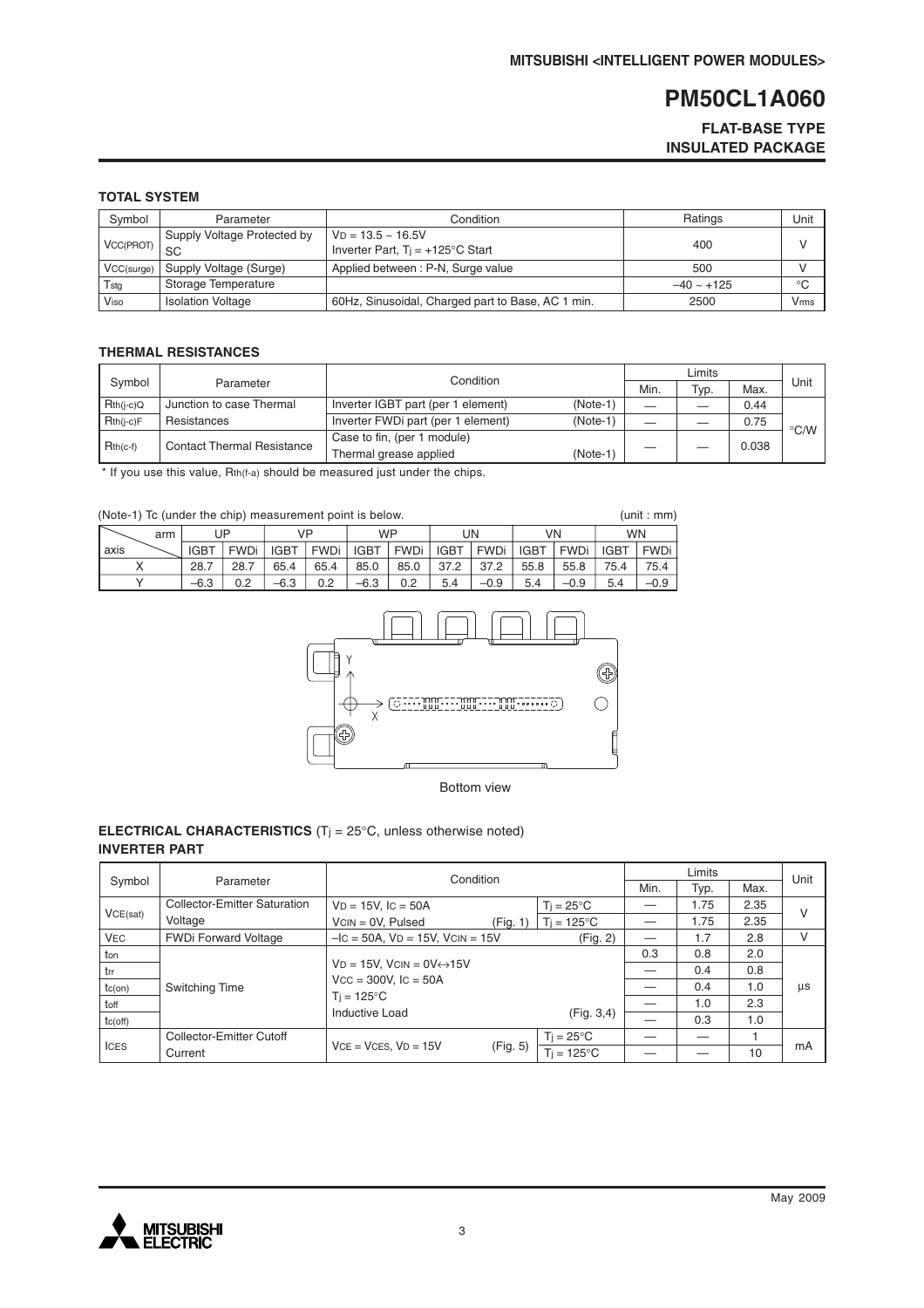#### **FLAT-BASE TYPE INSULATED PACKAGE**

#### **CONTROL PART**

| Symbol                | Parameter                                  | Condition                                  |                                      |      | Typ. | Max. | Unit         |
|-----------------------|--------------------------------------------|--------------------------------------------|--------------------------------------|------|------|------|--------------|
| ID                    | <b>Circuit Current</b>                     | $VD = 15V$ , $VCIN = 15V$                  | <b>VN<sub>1</sub>-V<sub>NC</sub></b> |      | 6    | 12   |              |
|                       |                                            |                                            | $V^*P1-V^*PC$                        |      | 2    | 4    | mA           |
| Vth(ON)               | Input ON Threshold Voltage                 | Applied between: UP-VUPC, VP-VVPC, WP-VWPC |                                      | 1.2  | 1.5  | 1.8  | $\vee$       |
| Vth(OFF)              | Input OFF Threshold Voltage                | UN . VN . WN-VNC                           |                                      | 1.7  | 2.0  | 2.3  |              |
| SC                    | Short Circuit Trip Level                   | $-20 \le T_i \le 125$ °C, VD = 15V         | (Fig. 3,6)                           | 100  |      |      | A            |
| toff(SC)              | <b>Short Circuit Current Delay</b><br>Time | $VD = 15V$                                 | (Fig. 3, 6)                          |      | 0.2  |      | μs           |
| OT                    | Over Temperature Protection                |                                            | Trip level                           | 135  |      |      | $^{\circ}$ C |
| OT(hys)               |                                            | Detect Temperature of IGBT chip            | <b>Hysteresis</b>                    |      | 20   |      |              |
| UV                    | Supply Circuit Under-Voltage               | $-20 \leq T_i \leq 125^{\circ}C$           | <b>Trip level</b>                    | 11.5 | 12.0 | 12.5 | $\vee$       |
| <b>UV<sub>r</sub></b> | Protection                                 |                                            | Reset level                          |      | 12.5 |      |              |
| IFO(H)                | <b>Fault Output Current</b>                | $VD = 15V$ , $VCIN = 15V$                  | $(Note-2)$                           |      |      | 0.01 | mA           |
| IFO(L)                |                                            |                                            |                                      |      | 10   | 15   |              |
| tFO                   | Minimum Fault Output Pulse<br>Width        | $VD = 15V$                                 | $(Note-2)$                           | 1.0  | 1.8  |      | ms           |

(Note-2) Fault output is given only when the internal SC, OT & UV protections schemes of either upper or lower arm device operate to protect it.

#### **MECHANICAL RATINGS AND CHARACTERISTICS**

|        |                        |                    |           | Unit |                 |      |             |
|--------|------------------------|--------------------|-----------|------|-----------------|------|-------------|
| Symbol | Condition<br>Parameter |                    |           | Min. | <sup>Тур.</sup> | Max. |             |
|        | Mounting torque        | Mounting part      | screw: M5 | 2.5  | 3.0             | 3.5  | $N \cdot m$ |
|        |                        | Main terminal part | screw: M5 | 2.5  | 3.0             | 3.5  |             |
|        | Weight                 |                    |           |      | 380             |      |             |

#### **RECOMMENDED CONDITIONS FOR USE**

| Symbol               | Parameter                          | Condition                                                                 | Recommended value | Unit         |
|----------------------|------------------------------------|---------------------------------------------------------------------------|-------------------|--------------|
| <b>VCC</b>           | Supply Voltage                     | Applied across P-N terminals                                              | $\leq 400$        | v            |
| <b>V<sub>D</sub></b> | <b>Control Supply Voltage</b>      | Applied between: VUP1-VUPC, VVP1-VVPC<br>VWP1-VWPC, VN1-VNC<br>$(Note-3)$ | $15.0 \pm 1.5$    | $\mathsf{V}$ |
| VCIN(ON)             | Input ON Voltage                   | Applied between: UP-VUPC, VP-VVPC, WP-VWPC                                | $\leq 0.8$        | $\vee$       |
| VCIN(OFF)            | Input OFF Voltage                  | UN . VN . WN-VNC                                                          | $\geq 9.0$        |              |
| fPWM                 | <b>PWM Input Frequency</b>         | Using Application Circuit of Fig. 8                                       | $\leq 20$         | kHz          |
| tdead                | Arm Shoot-through Blocking<br>Time | For IPM's each input signals<br>(Fig. 7)                                  | > 2.0             | us           |

(Note-3) With ripple satisfying the following conditions: dv/dt swing ≤ ±5V/µs, Variation ≤ 2V peak to peak



GN<sub>D</sub>

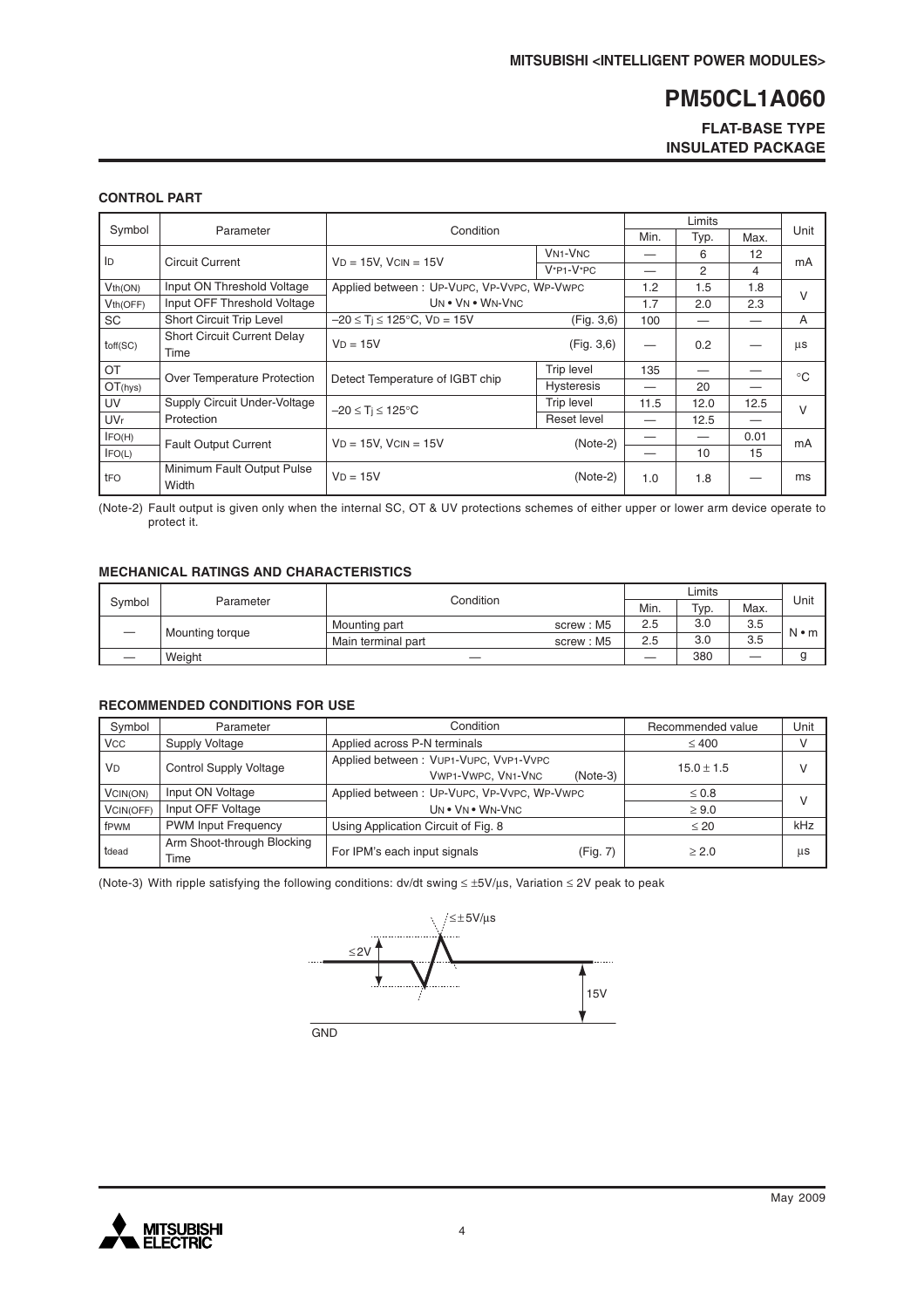#### **FLAT-BASE TYPE INSULATED PACKAGE**

#### **PRECAUTIONS FOR TESTING**

1. Before applying any control supply voltage (VD), the input terminals should be pulled up by resistors, etc. to their corresponding supply voltage and each input signal should be kept off state.

After this, the specified ON and OFF level setting for each input signal should be done.

2. When performing "SC" tests, the turn-off surge voltage spike at the corresponding protection operation should not be allowed to rise above VCES rating of the device.

(These test should not be done by using a curve tracer or its equivalent.)















1.5V: Input on threshold voltage Vth(on) typical value, 2V: Input off threshold voltage Vth(off) typical value

Fig. 7 Dead time measurement point example

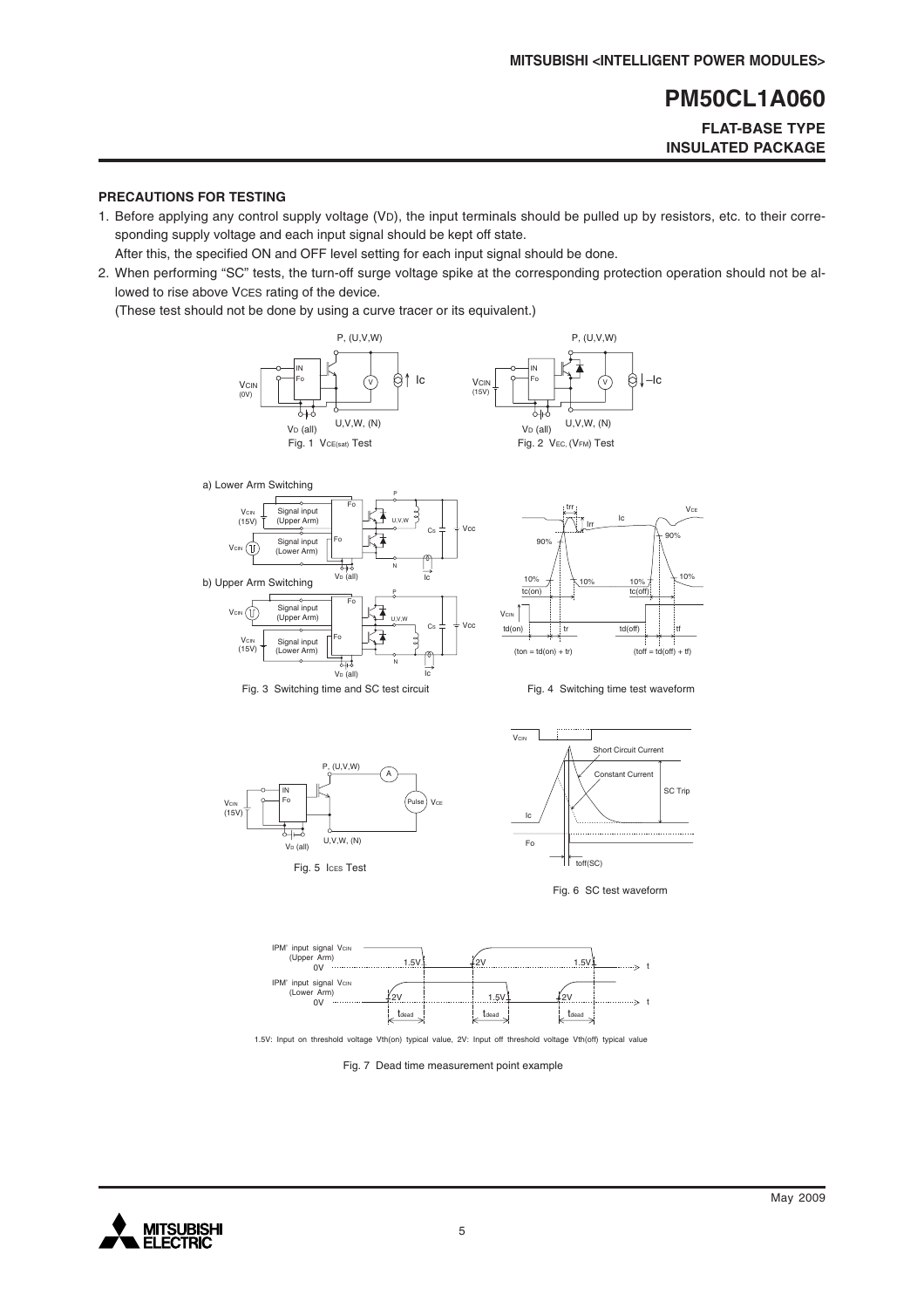**FLAT-BASE TYPE INSULATED PACKAGE**



Fig. 8 Application Example Circuit

#### **NOTES FOR STABLE AND SAFE OPERATION ;**

- •Design the PCB pattern to minimize wiring length between opto-coupler and IPM's input terminal, and also to minimize the stray capacity between the input and output wirings of opto-coupler.
- •Connect low impedance capacitor between the Vcc and GND terminal of each fast switching opto-coupler.
- •Fast switching opto-couplers: tPLH, tPHL <sup>≤</sup> 0.8µs, Use High CMR type.
- •Slow switching opto-coupler: CTR > 100%
- •Use 4 isolated control power supplies (VD). Also, care should be taken to minimize the instantaneous voltage charge of the power supply.
- •Make inductance of DC bus line as small as possible, and minimize surge voltage using snubber capacitor between P and N terminal.
- •Use line noise filter capacitor (ex. 4.7nF) between each input AC line and ground to reject common-mode noise from AC line and improve noise immunity of the system.

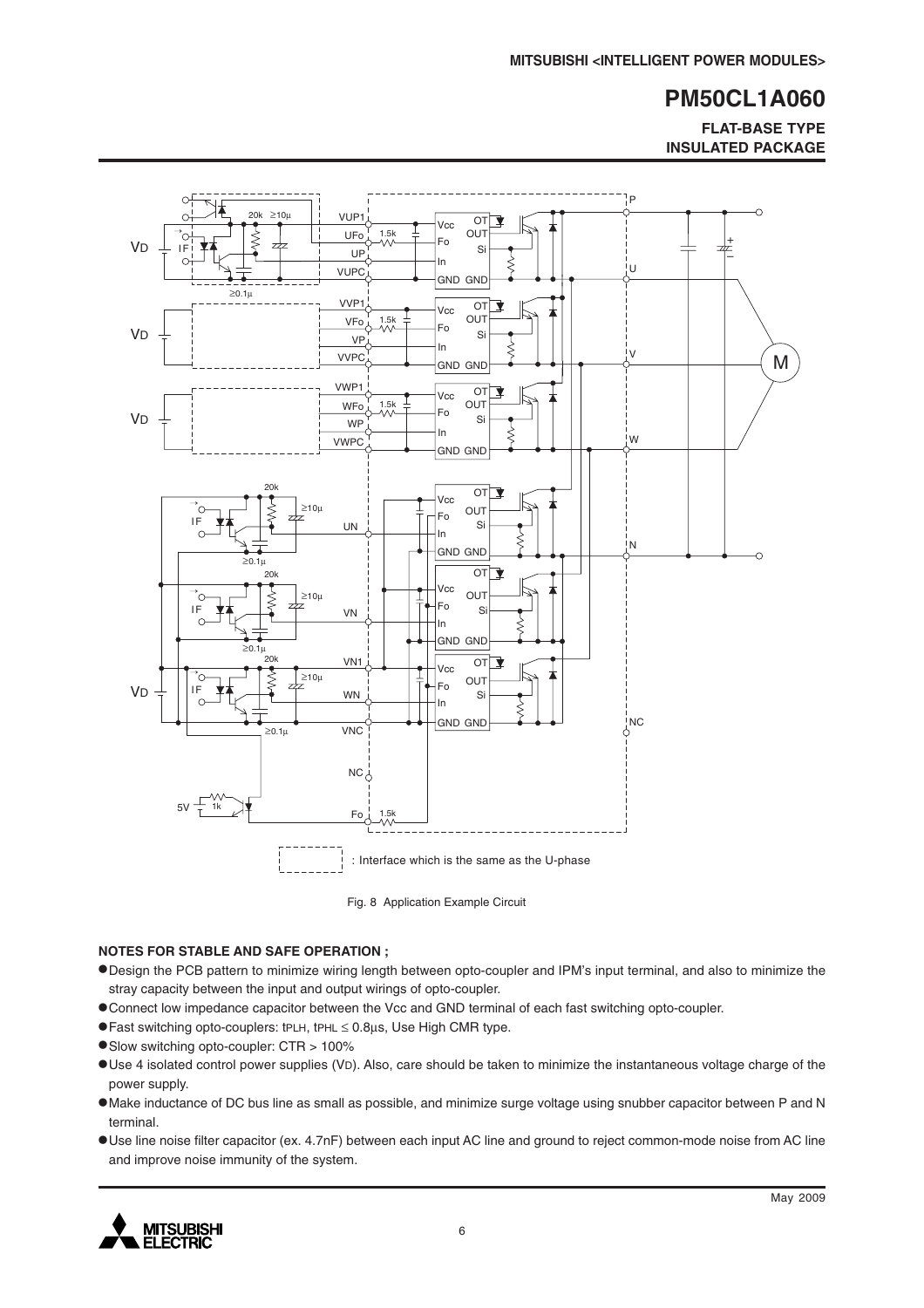**FLAT-BASE TYPE INSULATED PACKAGE**



#### **PERFORMANCE CURVES**

**MITSUBISHI ELECTRIC** 

COLLECTOR CURRENT IC (A)

May 2009

COLLECTOR CURRENT IC (A)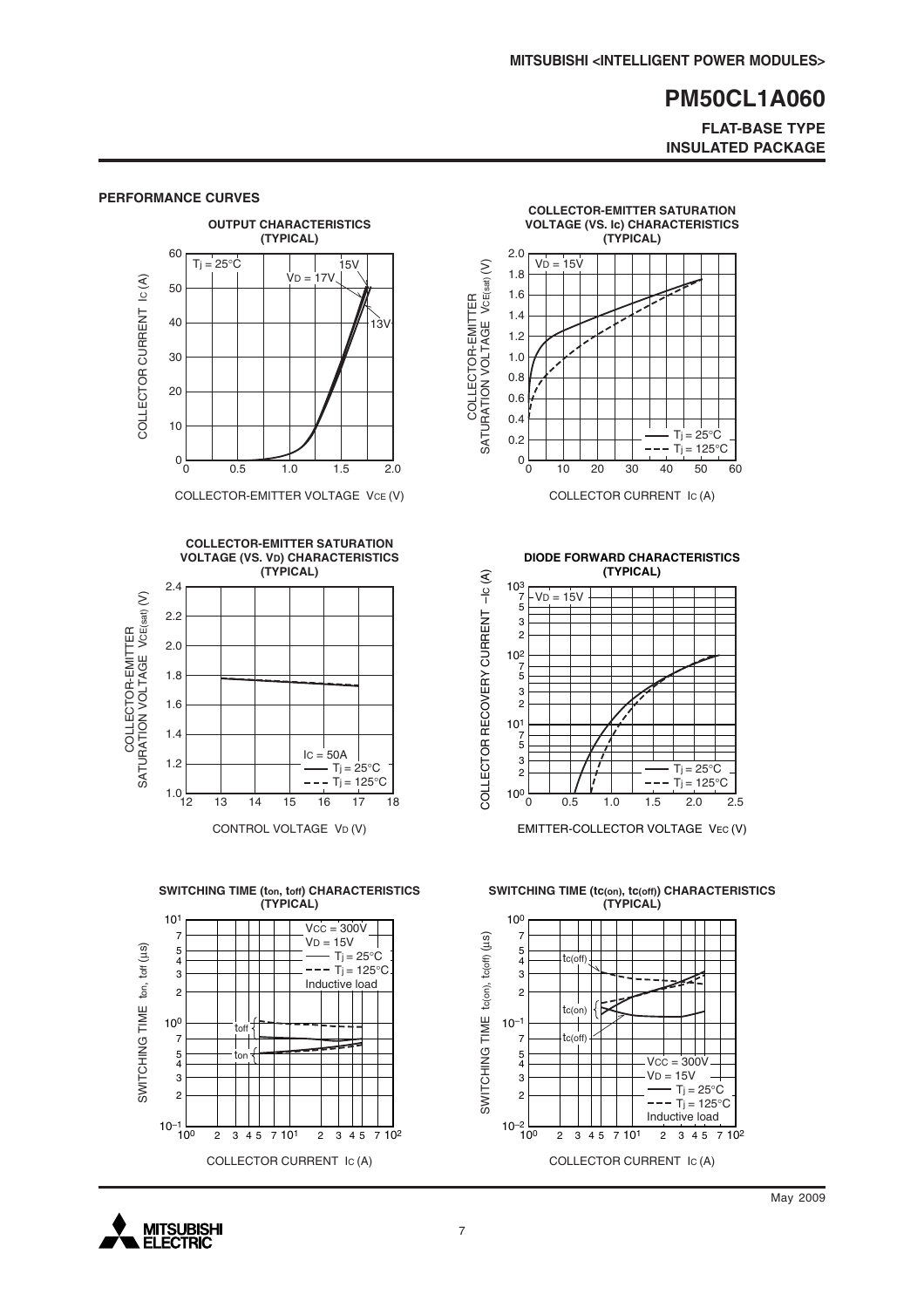**FLAT-BASE TYPE INSULATED PACKAGE**



**SWITCHING RECOVERY LOSS CHARACTERISTICS (TYPICAL)**



COLLECTOR REVERSE CURRENT –IC (A)





COLLECTOR REVERSE CURRENT –IC (A)

**ID VS. fc CHARACTERISTICS (TYPICAL)**



**SC TRIP LEVEL VS. Tj CHARACTERISTICS (TYPICAL)**